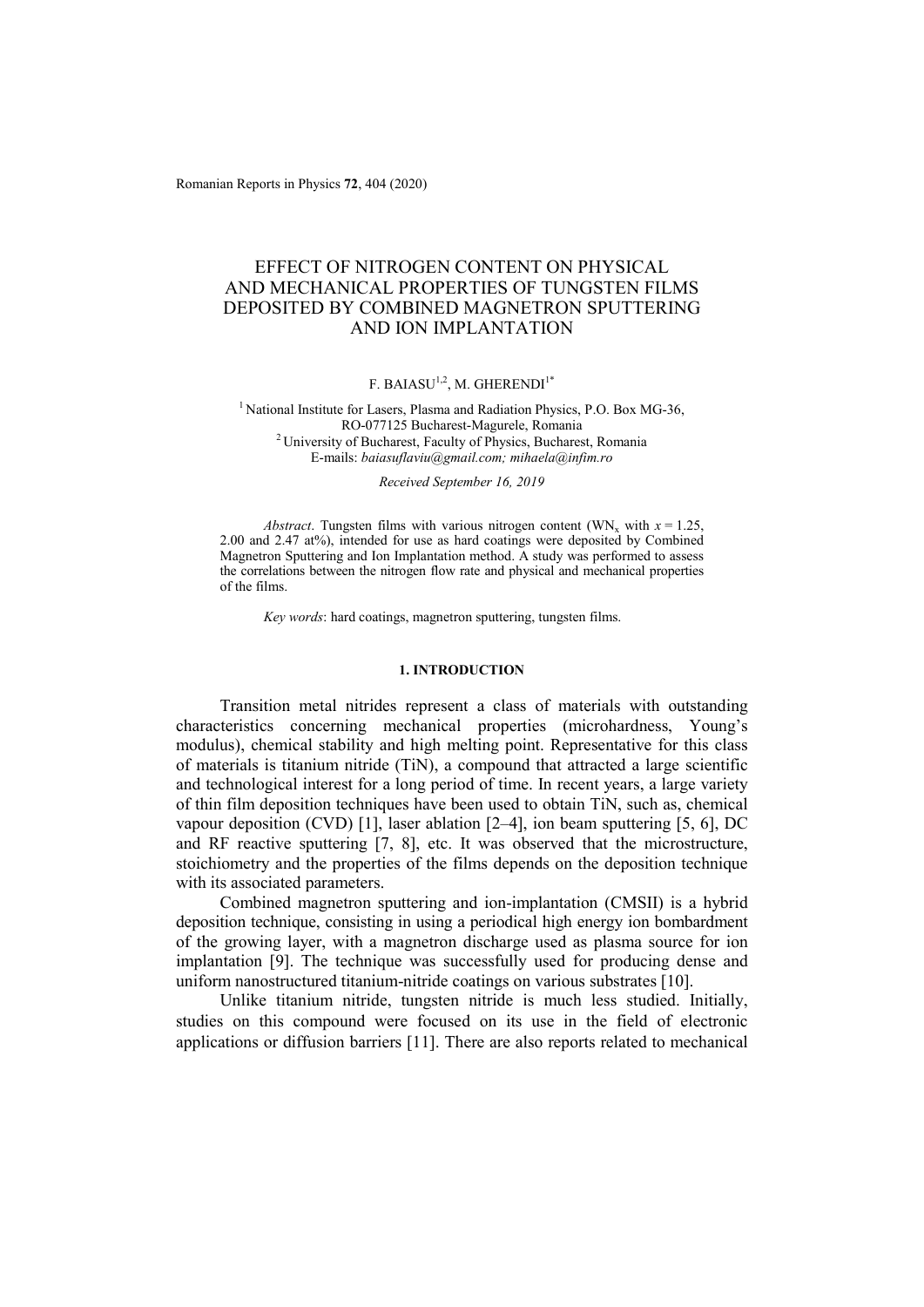applications as standalone coatings [12–14] or in combination with other elements (Si, Ti etc.) [15].

Here we report our results on the effects of nitrogen content on the physical properties of tungsten-nitrogen coatings with relatively small nitrogen concentrations (WN<sub>x</sub> with  $x = 1.25$ , 2.00 and 2.47 at%), deposited on plain carbon steel and titanium substrates. Coatings were deposited by CMSII, a definite correlation between the nitrogen flow rate admitted in the deposition chamber and the physical properties (structure, microhardness) being observed.

## **2. EXPERIMENTAL METHODS**

During the magnetron discharge, high voltage pulses (30–70 kV typically, with pulse duration of 20 µs and frequency of 10–50 Hz) are applied to the negatively biased substrates, accelerating the ions from plasma to the surface of the growing layer. The technique proved to be very effective for the deposition of welladhered layers, with controlled mechanical properties [16]. Prior to introduction in the deposition chamber the substrates were ultrasonically cleaned in acetone bath and dried in air.

The deposition chamber was evacuated initially to a base pressure of  $10^{-6}$ mbar. The working gas flow rate (Ar,  $5.0$  sccm), the working pressure (3.0 mbar), the power applied to the magnetron (700 W) and the temperature of the substrate were kept constant during deposition. Several layers were deposited, the only variable parameter being the nitrogen  $(N_2)$  flow rate, varied in the range 0–3 sccm. The target-to-substrate distance was 10 cm, the thickness of the deposited layers was in the range of  $12-14$  µm. Two types of substrates were used, titanium (Ti) plates and steel (OL45) plates.

The crystalline structure of the deposited layers was characterized by X-ray diffraction (XRD), using a Bruker D2 Phaser diffractometer with a  $CuK<sub>a</sub>$  radiation. Chemical characterizations were performed by Glow Discharge Optical Emission Spectrometry (GDOES). Mechanical properties were evaluated by microhardness measurements and wear resistance investigations using a pin-on-disc tribometer.

## **3. RESULTS AND DISCUSSIONS**

Figures 1 and 2 show GDOES depth profiles of WN*x* films deposited on Ti and steel (OL45) substrates, respectively. In the case of OL45 substrate, a molybdenum (Mo) buffer layer ( $\sim$ 5  $\mu$ m) was deposited by DC sputtering to increase WN*x* adhesion to OL45, otherwise poor. For both types of substrates, the concentration profile of nitrogen is relatively uniform throughout the film depth. Variation of nitrogen concentration against the flow rate, plotted in Fig. 3,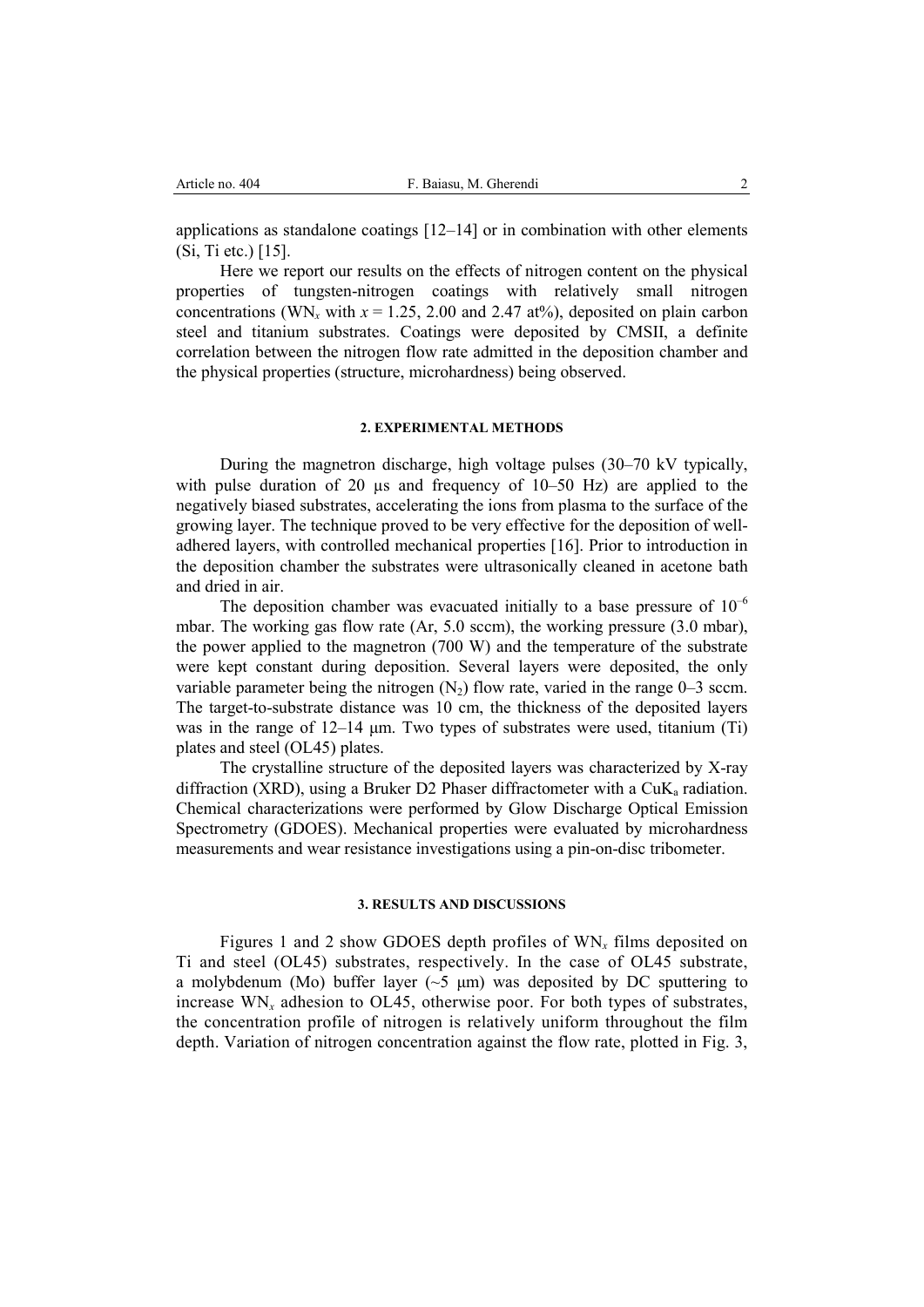is quasi-linear in the flow rates range used here. The thickness of  $WN<sub>x</sub>$  coatings was in the range 10–14 μm (see Table 1).



Fig. 1 – GDOES depth profiles for the W (a) and WN*x* (b, c, d) coated samples.



Fig. 2 – GDOES depth profile for the WN*<sup>x</sup>* layer, deposited on OL45 substrate.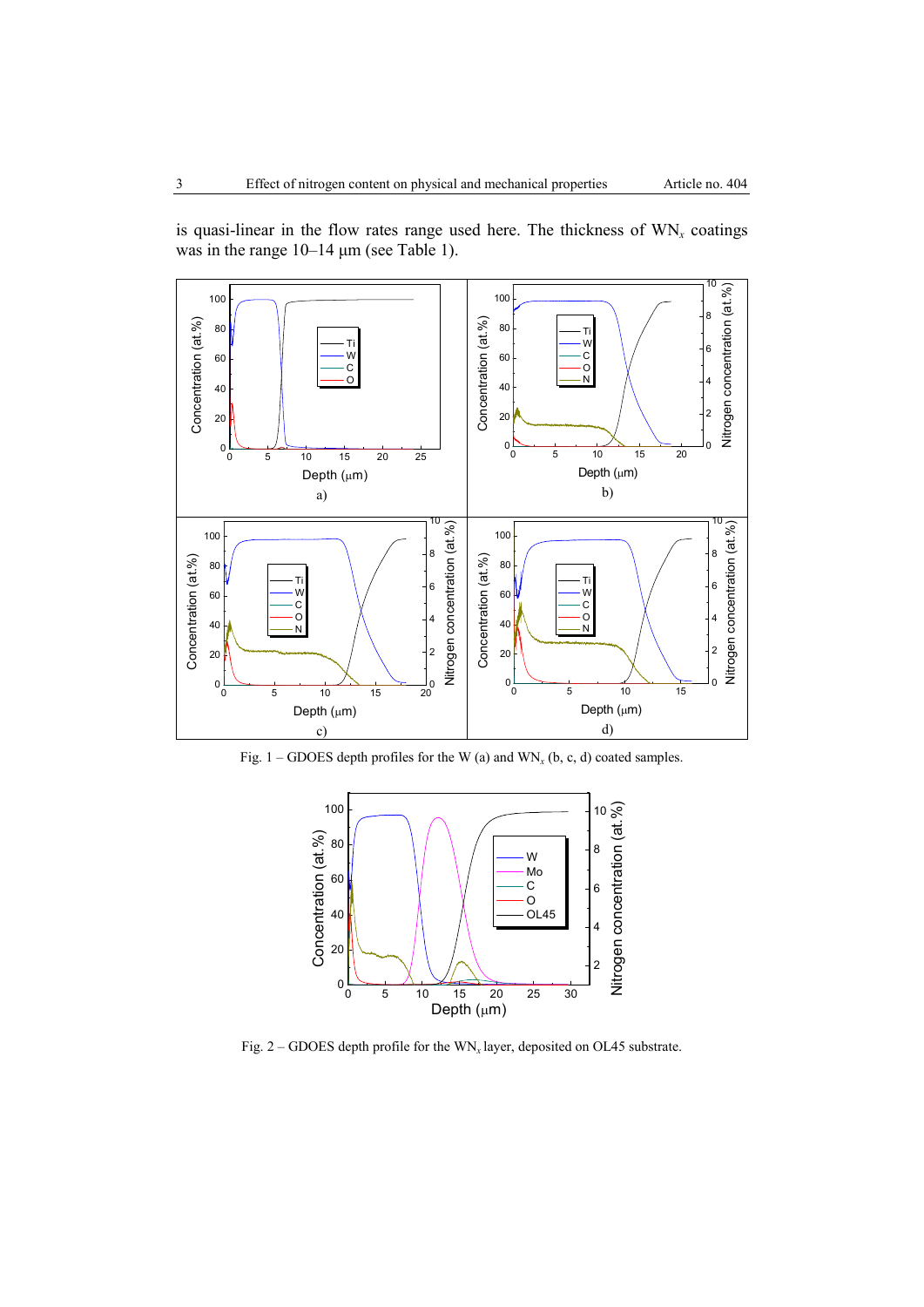

Fig. 3 – Variation of nitrogen concentration in WN*x* layers deposited on Ti substrate at various nitrogen gas flow rates used during growth.

XRD patterns scanned in Bragg-Brentano theta-theta geometry show that all WN*x* films are polycrystalline and contain the body centered cubic phase (Im-3m space group) of tungsten (W) (Fig. 4). Within detection limits of the method, no tungsten nitride compound was observed; nitrogen atoms are dissolved in the crystalline lattice of W. Williamson-Hall plots were used to extract crystalline parameters of the films:

$$
\beta \cos \theta = \frac{0.9\lambda}{D_{\text{ef}}} + 2\sqrt{2\pi} \left\langle \varepsilon^2 \right\rangle^{1/2} \sin \theta. \tag{1}
$$

where *β* and *θ* are integral breadth and Bragg angle of the diffraction peaks, *λ* is the wavelength of X-rays,  $D_{ef}$  is the crystalline coherence length and  $\langle \varepsilon^2 \rangle^{1/2}$  is the averaged microstrain contributing to the broadening of the peaks. Williamson-Hall plots obtained for all analyzed films are shown in Fig. 5 and crystalline parameters extracted from Williamson-Hall analysis are collected in Table 1.

A slight distortion of the W lattice is observed, the lattice constant increasing with the nitrogen concentration (as determined from GDOES results, presented above). When a large nitrogen content is introduced in tungsten lattice, the mechanical macroscopic stress of the structure (measured by  $\Delta a / a_0$ ) increases. Also crystalline disorder is more pronounced with increasing  $N<sub>2</sub>$  concentration, as suggested by the decrease of the crystalline coherence length and by the increasing trend of the averaged microstrain (except for the film with 1.25 at%  $N_2$ ).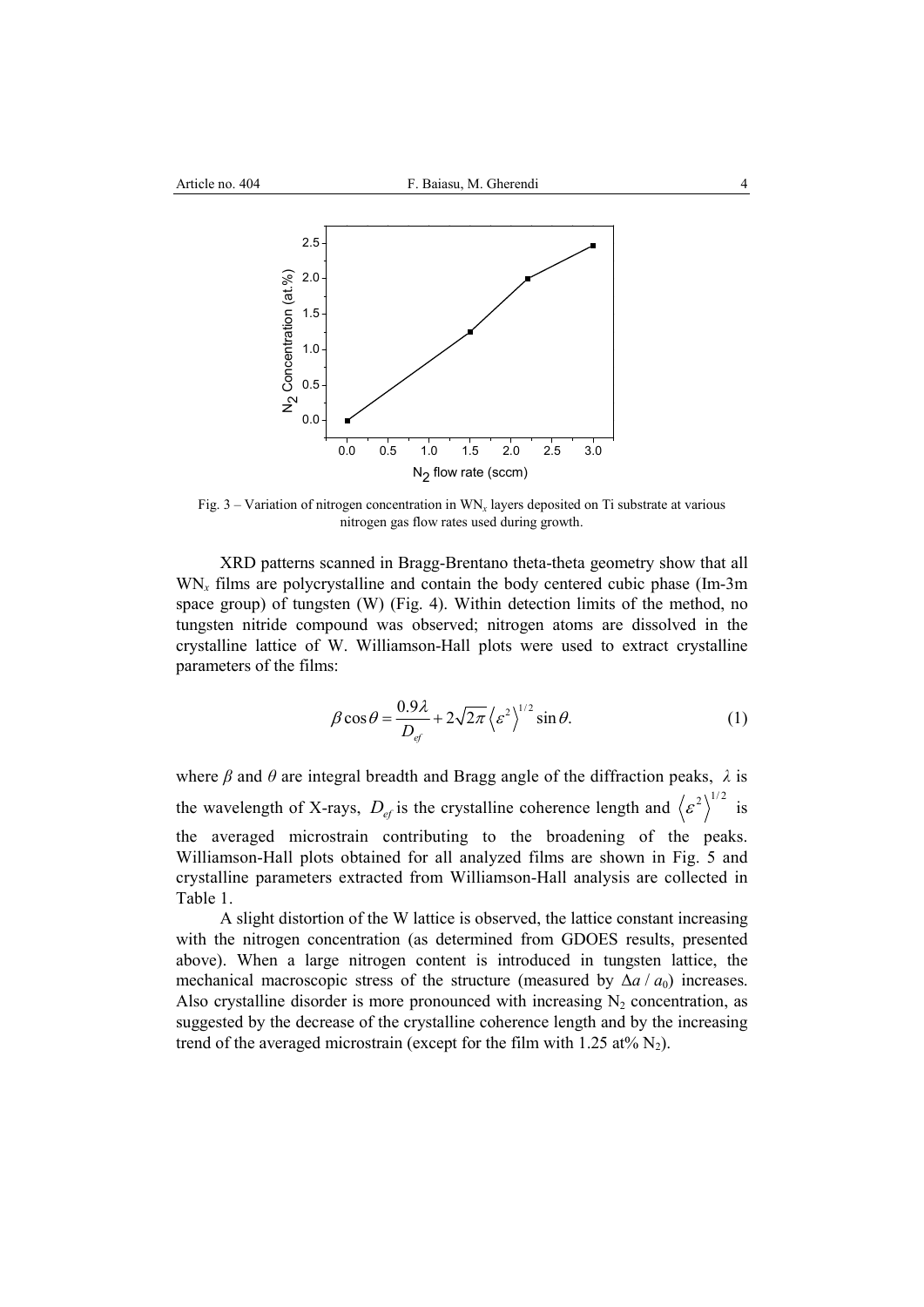

Fig. 4 – X-ray diffraction spectra of WN*x* / Ti films scanned in Bragg-Brentano theta-theta geometry.



Fig. 5 – Williamson-Hall plots obtained for WN*x* / Ti films.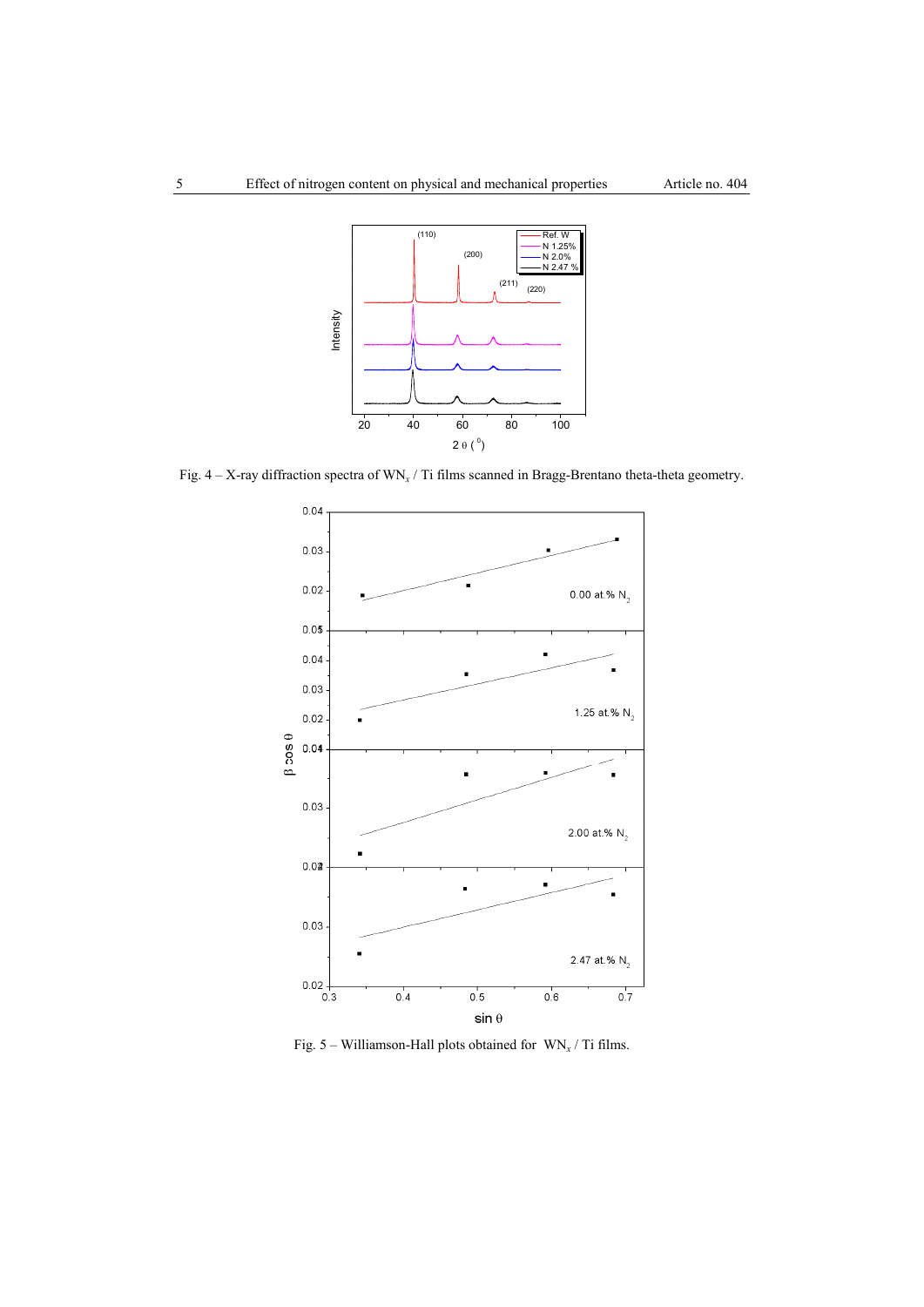| N,<br>concentration<br>$(at.\%)$ | Lattice constant<br>(A) | Crystalline coherence<br>length (nm) | Averaged<br>microstrain | $\Delta a / a_0$      |
|----------------------------------|-------------------------|--------------------------------------|-------------------------|-----------------------|
| 0.00                             | 3.165                   | 86.4                                 | $4.5 \times 10^{-3}$    | $-1.8 \times 10^{-4}$ |
| 1.25                             | 3.196                   | 31.0                                 | $1.1 \times 10^{-2}$    | $9.8 \times 10^{-3}$  |
| 2.00                             | 3.193                   | 21.1                                 | $7.5 \times 10^{-3}$    | $8.7 \times 10^{-3}$  |
| 2.47                             | 3.205                   | 10.0                                 | $8.8 \times 10^{-3}$    | $1.23 \times 10^{-2}$ |

*Table 1*  Crystalline parameters of WN*x* / Ti films

Tribological properties were assesed by performing pin-on-disc measurements. A tungsten carbide ball has been used to obtain the wear rate profile of the WN*<sup>x</sup>* layers. The test was performed with a load of 6 N for a sliding distance of 300 m at room temperature and in the absence of a lubricating element. The specific wear rates of the coatings were calculated as [17]:

specific wear rate = 
$$
\frac{\text{year volume}}{\text{friction mechanical work}} = \frac{V_w}{F_n a}
$$
, (2)

where  $V_w$  is the worn material volume,  $F_n$  is the normal load and *a* is the sliding distance.

Specific wear rate variation with nitrogen flow rate is presented in Fig. 6 for WN<sub>x</sub>/OL45 films. The smallest specific wear rate corresponds to the layer with 1.25 at% N.



Fig.  $6$  – Specific wear rate variation against N<sub>2</sub> flow rate for WN<sub>x</sub> / OL45 films.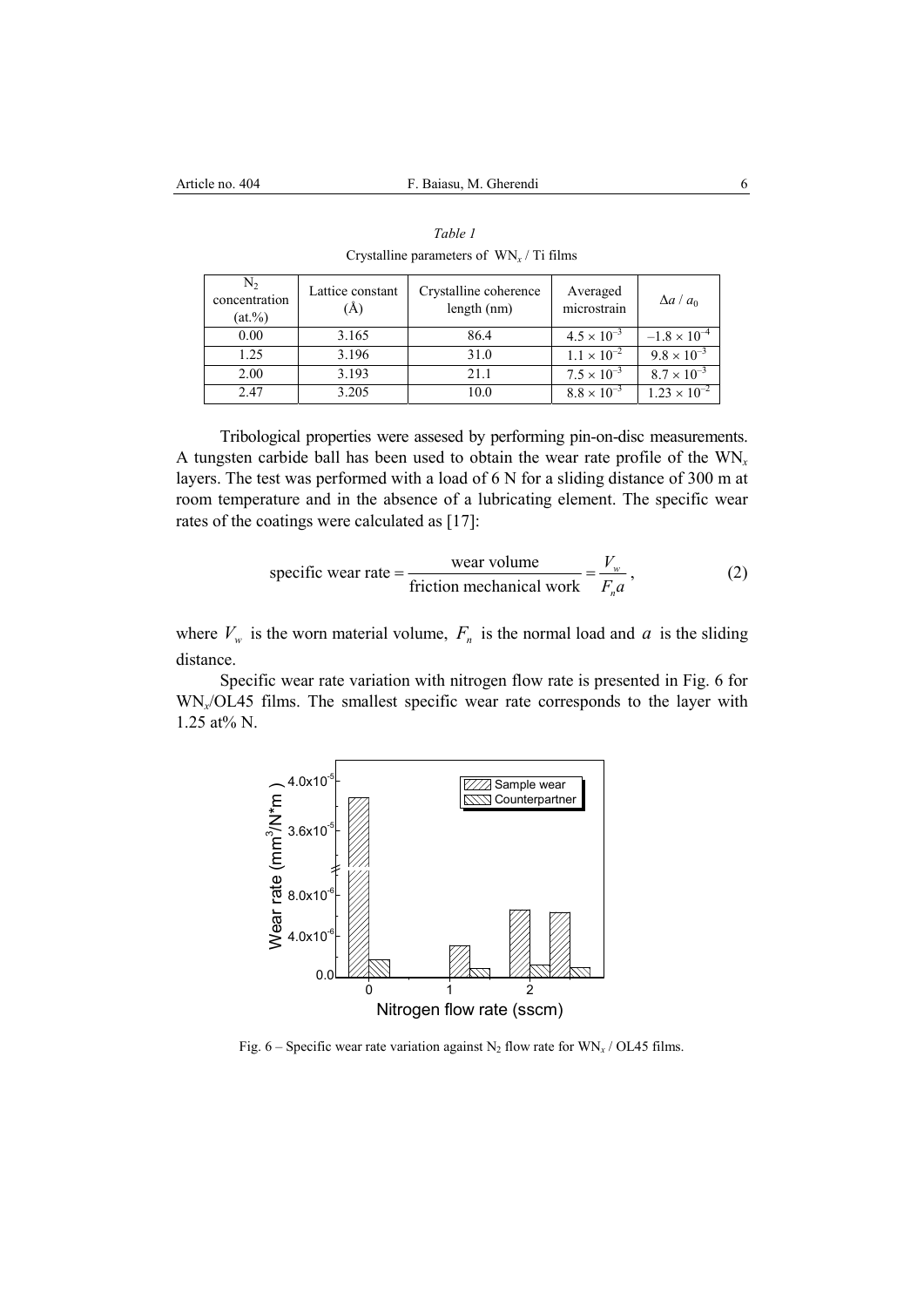## *Table 2*

| $N_2$ content | Hardness HV 0.05  | Hardness HV 0.05 |
|---------------|-------------------|------------------|
| $(at.\%)$     | (OL45 substrates) | (Ti substrates)  |
| 0.00          | 1325.8            | 1210.0           |
| 1.25          | 1821.7            | 1881.4           |
| 2.00          | 2013.3            | 1928.6           |
| 2.47          | 2229.1            | 2260.2           |

Averaged hardness values were determined and a definite increase of the hardness with the nitrogen concentration was observed for both types of coatings (Table 2).

## **4. CONCLUSIONS**

CMSII was successfully used for WN*x* coatings of Ti and steel substrates. At small nitrogen flow rates used here (below 3 sccm), the layers consist of W body centered cubic phase, N atoms being dissolved in the crystalline lattice of W. N concentration profile is relatively uniform in all analyzed layers, as proved by GDOES experiments, being in the range 1.25–2.5 at%.

With increasing N concentration the crystalline coherence length decreases while the macro- and micro- strain increases. Microhardness of WN<sub>x</sub> layers increases monotonically with N concentration in the investigated concentration range, for both types of substrates.

*Acknowledgements.* Authors of this paper thank to Dr. E. Grigore for very fruitful discussions and critical review of the text. We would like to acknowledge the Project Nucleus PN18130101 of Romanian Ministry of Research and Innovation.

#### **REFERENCES**

- 1. L. von Fieandt, T. Larsson, E. Lindahl, O. Bäcke, M. Boman, *Chemical vapor deposition of TiN on transition metal substrates*, Surf. Coat. Technol. **334**, 373–383 (2018).
- 2. S. Altshuli, A. Rosen, J. Zahavi, *Morphology of TiN coating produced by laser ablation*, J. Mater. Sci. **28** (14), 3749–3753 (1993).
- 3. T.V. Kononenko, S.V. Garnov, S.M. Pimenov, V.I. Konov, V. Romano, B. Borsos, H.P. Weber, *Laser ablation and micropatterning of thin TiN coatings*, Appl. Phys. A-Mater. **71** (6), 627–631 (2000).
- 4. H.-G. Shin, S. Jeon, Y. Choi, J.-K. Song, H. Lee, *Degradation behaviour of TiN and TiCN coatings after laser ablation*, Surface Engineering **30** (2), 142–14 (2013).
- 5. T. Sawase, K. Yoshida, Y. Taira, K. Kamada, M. Atsuta, K. Baba, *Abrasion resistance of titanium nitride coatings formed on titanium by ion-beam-assisted deposition*, J. Oral Rehabil. **32** (2), 151–157 (2005).